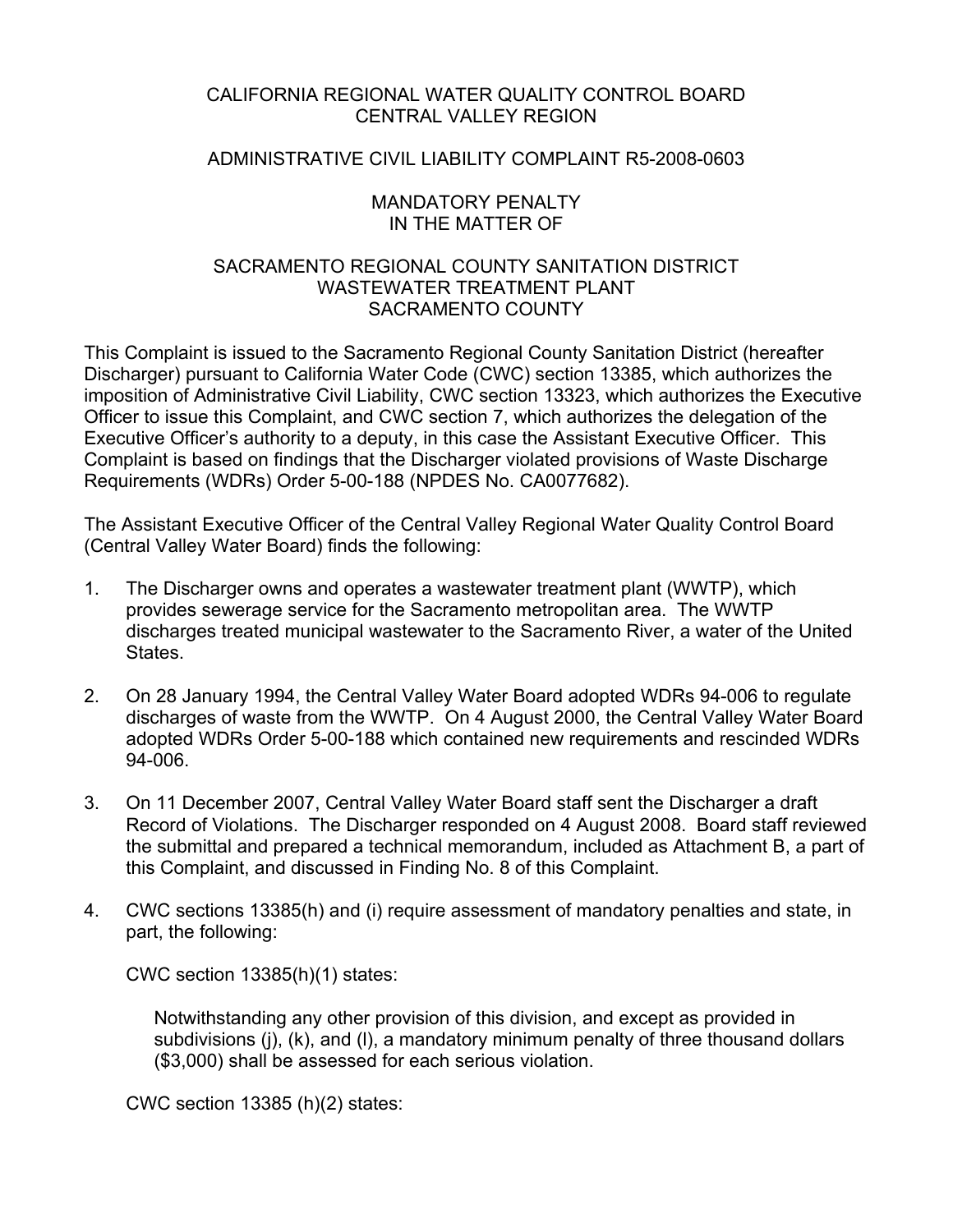For the purposes of this section, a "serious violation" means any waste discharge that violates the effluent limitations contained in the applicable waste discharge requirements for a Group II pollutant, as specified in Appendix A to Section 123.45 of Title 40 of the Code of Federal Regulations, by 20 percent or more or for a Group I pollutant, as specified in Appendix A to Section 123.45 of Title 40 of the Code of Federal Regulations, by 40 percent or more.

CWC section 13385(i)(1) states:

Notwithstanding any other provision of this division, and except as provided in subdivisions (j), (k), and (l), a mandatory minimum penalty of three thousand dollars (\$3,000) shall be assessed for each violation whenever the person does any of the following four or more times in any period of six consecutive months, except that the requirement to assess the mandatory minimum penalty shall not be applicable to the first three violations:

- A) Violates a waste discharge requirement effluent limitation.
- B) Fails to file a report pursuant to Section 13260.
- C) Files an incomplete report pursuant to Section 13260.
- D) Violates a toxicity effluent limitation contained in the applicable waste discharge requirements where the waste discharge requirements do not contain pollutantspecific effluent limitations for toxic pollutants.
- 5. CWC section 13323 states, in part:

Any executive officer of a regional board may issue a complaint to any person on whom administrative civil liability may be imposed pursuant to this article. The complaint shall allege the act or failure to act that constitutes a violation of law, the provision authorizing civil liability to be imposed pursuant to this article, and the proposed civil liability.

6. WDRs Order 5-00-188 Effluent Limitations No. B.1., include, in part, the following effluent limitations: "*The discharge of effluent in excess of the following limits is prohibited*: "

| Constituents             | Units                | Monthly<br>Average | Weekly<br>Average | Daily<br>Average | Daily<br>Maximum |
|--------------------------|----------------------|--------------------|-------------------|------------------|------------------|
| <b>Chlorine Residual</b> | mg/L                 | 0.011              |                   | 0.018            |                  |
|                          | lbs/day <sup>2</sup> | 17                 |                   | 27               |                  |
|                          | lbs/day              | 36                 |                   | 59               |                  |
|                          |                      | --                 |                   | --               |                  |
| Settleable Matter        | mL/L<br>MPN/100m     | 0.1                |                   |                  | 0.5              |
| <b>Total Coliform</b>    |                      |                    | 23 (median)       |                  | 500 <sup>4</sup> |
| Cyanide                  | $\mu$ g/L $^5$       |                    |                   | (6.1) 10.8       |                  |
|                          | lbs/day <sup>2</sup> |                    |                   | 16               |                  |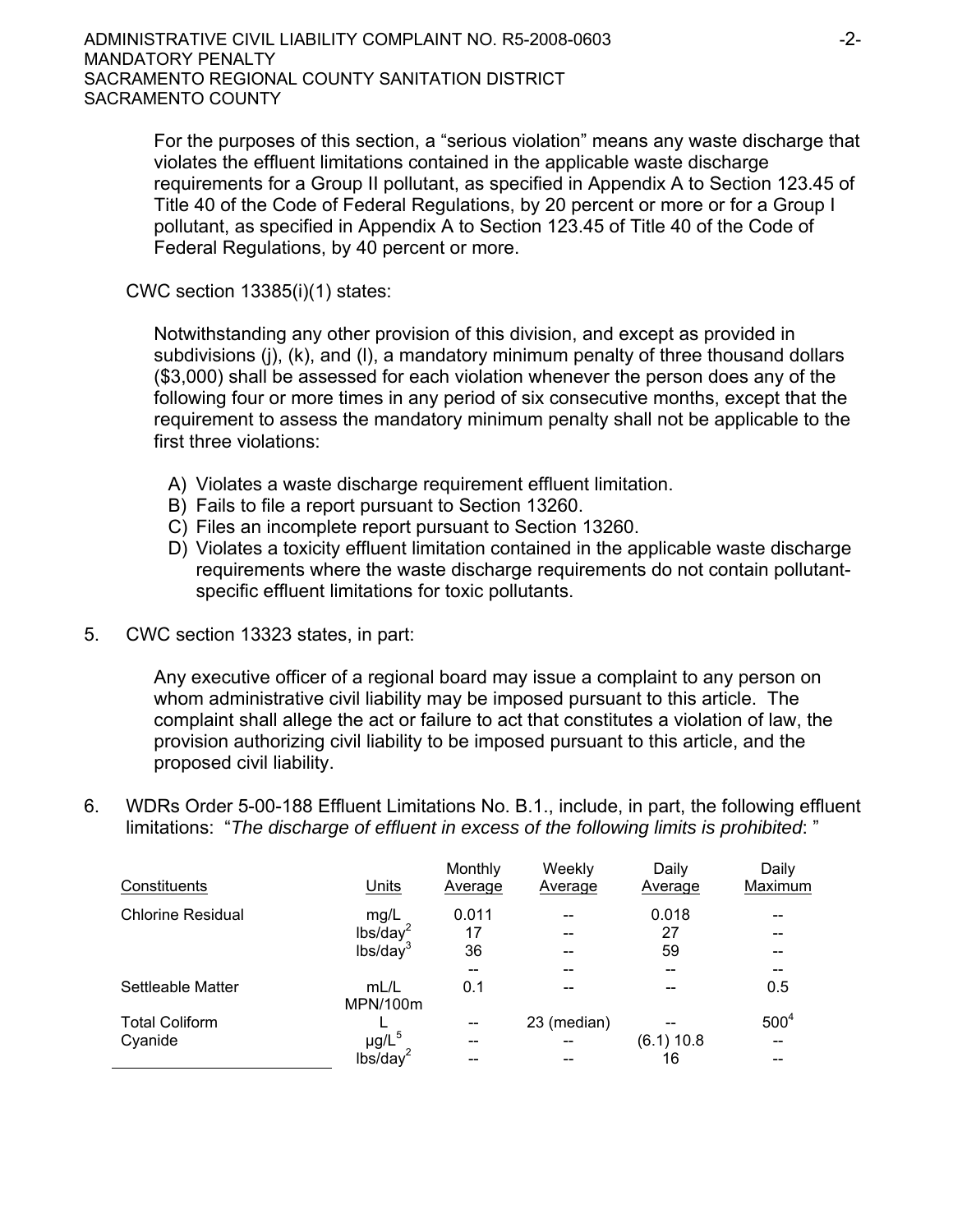- 2 Based upon a design average dry weather flow capacity of 181 mgd, applicable from May through October  $\frac{3}{2}$ .
- Based upon design peak wet weather flow capacity of 392 mgd, applicable from November through April Daily Maximum limit, shall not be exceeded in any two (2) consecutive days.
- $\begin{array}{c} 4 \\ 5 \end{array}$  Trigger concentrations (in parenthesis) and interim limits per Effluent Limit B.9 and Information Sheet Item No. 10.6. Trigger concentrations are not subsequently expressed as mass limits.
- 7. WDRs Order 5-00-188 Effluent Limitations No. B.3. states, in part, "*The discharge shall not have a pH value of less than 6.0 nor greater than 8.5 as calculated by a running 20 minute average of continuously monitored effluent pH …"*
- 8. As described in the technical memorandum mentioned in Finding No. 3, Central Valley Water Board staff has made the following adjustments to the draft Record of Violations (all violation numbers reference those contained in the draft Record of Violations).
	- Cyanide, New Violations 7, 8. The Discharger provided evidence that it had violated both the concentration and mass limitation for cyanide. The violations were added.
	- Chlorine Residual, New Violations 17-24. The Discharger provided evidence that it had violated both the concentration and mass limitation for chlorine residual. The violations were added.
	- Settleable Solids, New Violation 26. The Discharger provided evidence that it had violated the settleable solids daily maximum limitations for settleable solids. The violation was added.
- 9. According to the Discharger's self-monitoring reports, the Discharger committed two (2) serious Group I violations of the above effluent limitations contained in Order 5-00-188 during the period beginning 1 January 2000 and ending 30 April 2008. The violations are defined as serious because measured concentrations of Group I constituents exceeded maximum prescribed levels by more than 40 percent on these occasions. The mandatory minimum penalty for these serious violations is **six thousand dollars (\$6,000)**.
- 10. According to the Discharger's self-monitoring reports, the Discharger committed twelve (12) serious Group II violations of the above effluent limitations contained in Order 5-00-188 during the period beginning 1 January 2000 and ending 30 April 2008. These violations are defined as serious because measured concentrations of Group II constituents exceeded maximum prescribed levels by more than 20 percent on these occasions. The mandatory minimum penalty for these serious violations is **thirty-six thousand dollars (\$36,000)**.
- 11. According to the Discharger's self-monitoring reports, the Discharger committed twelve (12) non-serious violations of the above effluent limitations contained in Order 5-00-188 during the period beginning 1 January 2000 and ending 30 April 2008. Four (4) of the non-serious violations are subject to mandatory penalties under CWC section 13385(i)(1) because these violations were preceded by three or more similar violations within a sixmonth period. The mandatory minimum penalty for these non-serious violations is **twelve thousand dollars (\$12,000)**.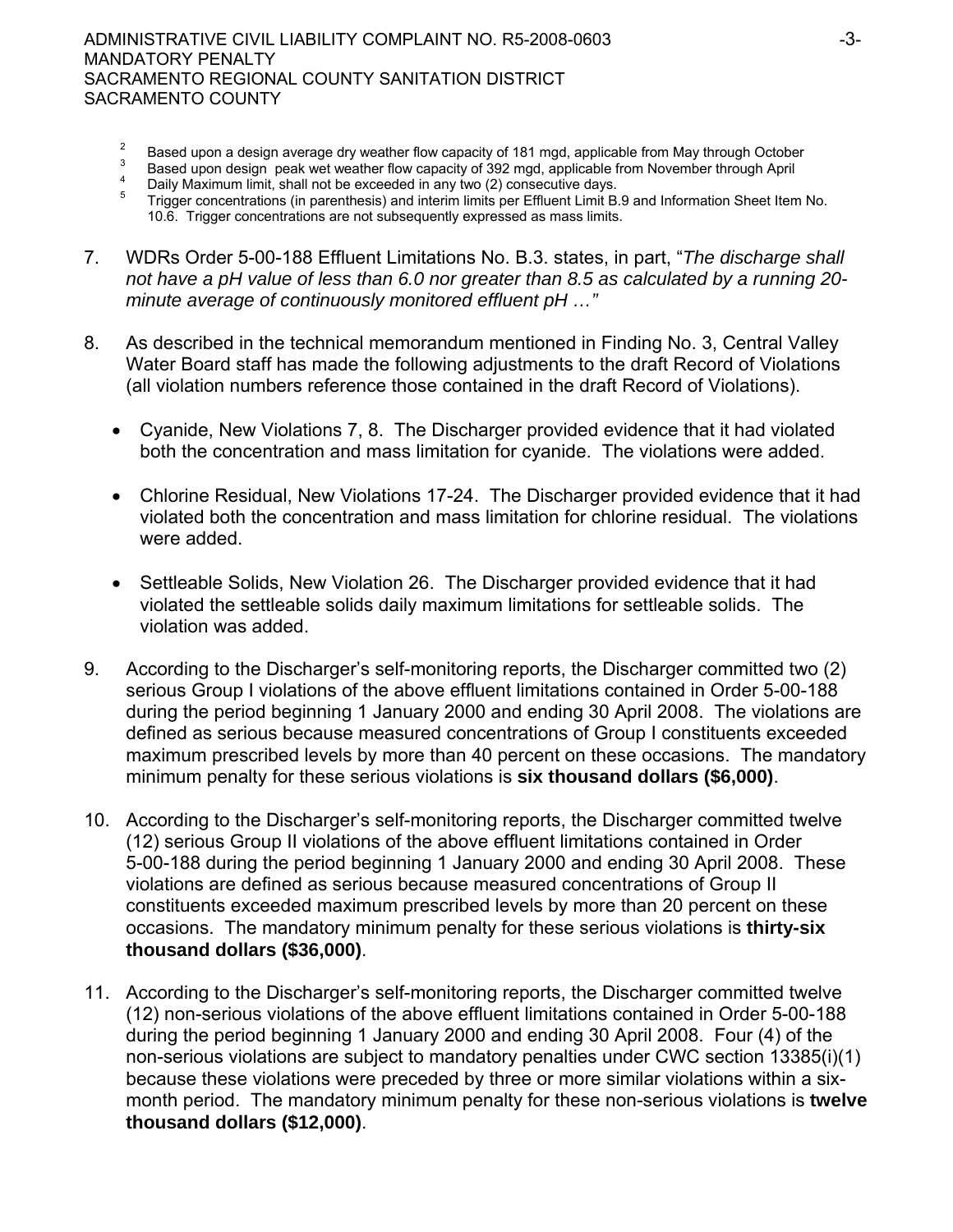- 12. The total amount of the mandatory penalties assessed for the cited effluent violations is **fifty-four thousand dollars (\$54,000).** A detailed list of the cited effluent violations is included in Attachment A, a part of this Complaint.
- 13. Issuance of this Administrative Civil Liability Complaint to enforce CWC Division 7, Chapter 5.5 is exempt from the provisions of the California Environmental Quality Act (Pub. Resources Code section 21000 et seq.), in accordance with California Code of Regulations, title 14, section 15321(a)(2).

## **THE SACRAMENTO REGIONAL COUNTY SANITATION DISTRICT IS HEREBY GIVEN NOTICE THAT:**

- 1. The Assistant Executive Officer of the Central Valley Water Board proposes that the Discharger be assessed an Administrative Civil Liability in the amount of **fifty-four thousand dollars (\$54,000)**.
- 2. A hearing on this matter will be held at the Central Valley Water Board meeting scheduled on **5/6 February 2009**, unless the Discharger does either of the following by **10 December 2008**:
	- a) Waives the hearing by completing the attached form (checking off the box next to item #4) and returning it to the Central Valley Water Board, along with payment for the proposed civil liability of **fifty-four thousand dollars (\$54,000)**; or
	- b) Agrees to enter into settlement discussions with the Central Valley Water Board and requests that any hearing on the matter be delayed by signing the enclosed waiver (checking off the box next to item #5) and returning it to the Central Valley Water Board along with a letter describing the issues to be discussed.
- 3. If a hearing on this matter is held, the Central Valley Water Board will consider whether to affirm, reject, or modify the proposed Administrative Civil Liability, or whether to refer the matter to the Attorney General for recovery of judicial civil liability.

JACK E. DEL CONTE, Assistant Executive Officer

10 November 2008

Attachment A: Record of Violations Attachment B: Technical Memorandum BLH: 11/04/08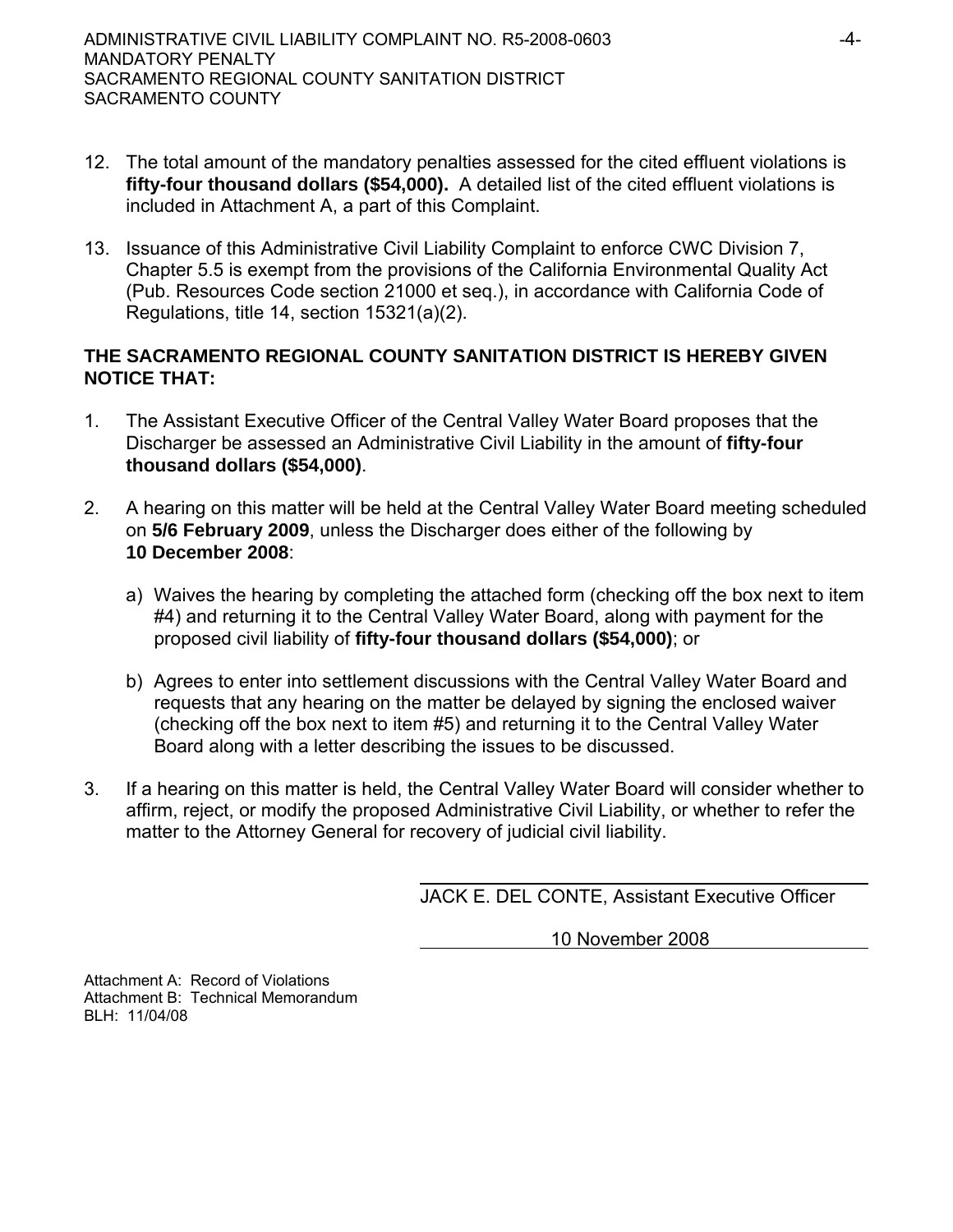#### **WAIVER OF 90-DAY HEARING REQUIREMENT FOR ADMINISTRATIVE CIVIL LIABILITY COMPLAINT**

By signing this waiver, I affirm and acknowledge the following:

- 1. I am duly authorized to represent the Sacramento Regional County Sanitation District (hereinafter "Discharger") in connection with Administrative Civil Liability Complaint R5-2008-0603 (hereinafter the "Complaint");
- 2. I am informed that California Water Code section 13323, subdivision (b), states that, "a hearing before the regional board shall be conducted within 90 days after the party has been served" with the Complaint;
- 3. I hereby waive any right the Discharger may have to a hearing before the Central Valley Regional Water Quality Control Board (Central Valley Water Board) within ninety (90) days of service of the Complaint; and
- *4.* □ *(Check here if the Discharger will waive the hearing requirement and will pay the fine)* 
	- a. I certify that the Discharger will remit payment for the proposed civil liability in the amount of **fifty-four thousand dollars (\$54,000)** by check, which will contain a reference to "ACL Complaint R5 2008-0603" and will be made payable to the "*State Water Pollution Cleanup and Abatement Account*." Payment must be received by the Central Valley Water Board by **10 December 2008** or this matter will be placed on the Central Valley Water Board's agenda for adoption at the **5/6 February 2009** Central Valley Water Board meeting.
	- b. I understand the payment of the above amount constitutes a settlement of the Complaint, and that any settlement will not become final until after the 30-day public notice and comment period mandated by Federal regulations (40 CFR 123.27) expires. Should the Central Valley Water Board receive new information or comments during this comment period, the Central Valley Water Board's Assistant Executive Officer may withdraw the complaint, return payment, and issue a new complaint. New information or comments include those submitted by personnel of the Central Valley Water Board who are not associated with the enforcement team's issuance of the Complaint.
	- c. I understand that payment of the above amount is not a substitute for compliance with applicable laws and that continuing violations of the type alleged in the Complaint may subject the Discharger to further enforcement, including additional civil liability.

*-or-*

- 5. □ *(Check here if the Discharger will waive the 90-day hearing requirement, but will not pay at the current time. The Central Valley Water Board must receive information from the Discharger indicating a controversy regarding the assessed penalty at the time this waiver is submitted, or the waiver may*  not be accepted.) I certify that the Discharger will promptly engage the Central Valley Water Board staff in discussions to resolve the outstanding violation(s). By checking this box, the Discharger is *not* waiving its right to a hearing on this matter. By checking this box, the Discharger requests that the Central Valley Water Board delay the hearing so that the Discharger and Central Valley Water Board staff can discuss settlement. It remains within the discretion of the Central Valley Water Board to agree to delay the hearing. A hearing on the matter may be held before the Central Valley Water Board if these discussions do not resolve the liability proposed in the Complaint. The Discharger agrees that this hearing may be held after the 90-day period referenced in California Water Code section 13323 has elapsed.
- 6. If a hearing on this matter is held, the Central Valley Water Board will consider whether to issue, reject, or modify the proposed Administrative Civil Liability Order, or whether to refer the matter to the Attorney General for recovery of judicial civil liability. Modification of the proposed Administrative Civil Liability Order may include increasing the dollar amount of the assessed civil liability.

(Print Name and Title)

(Signature)

(Date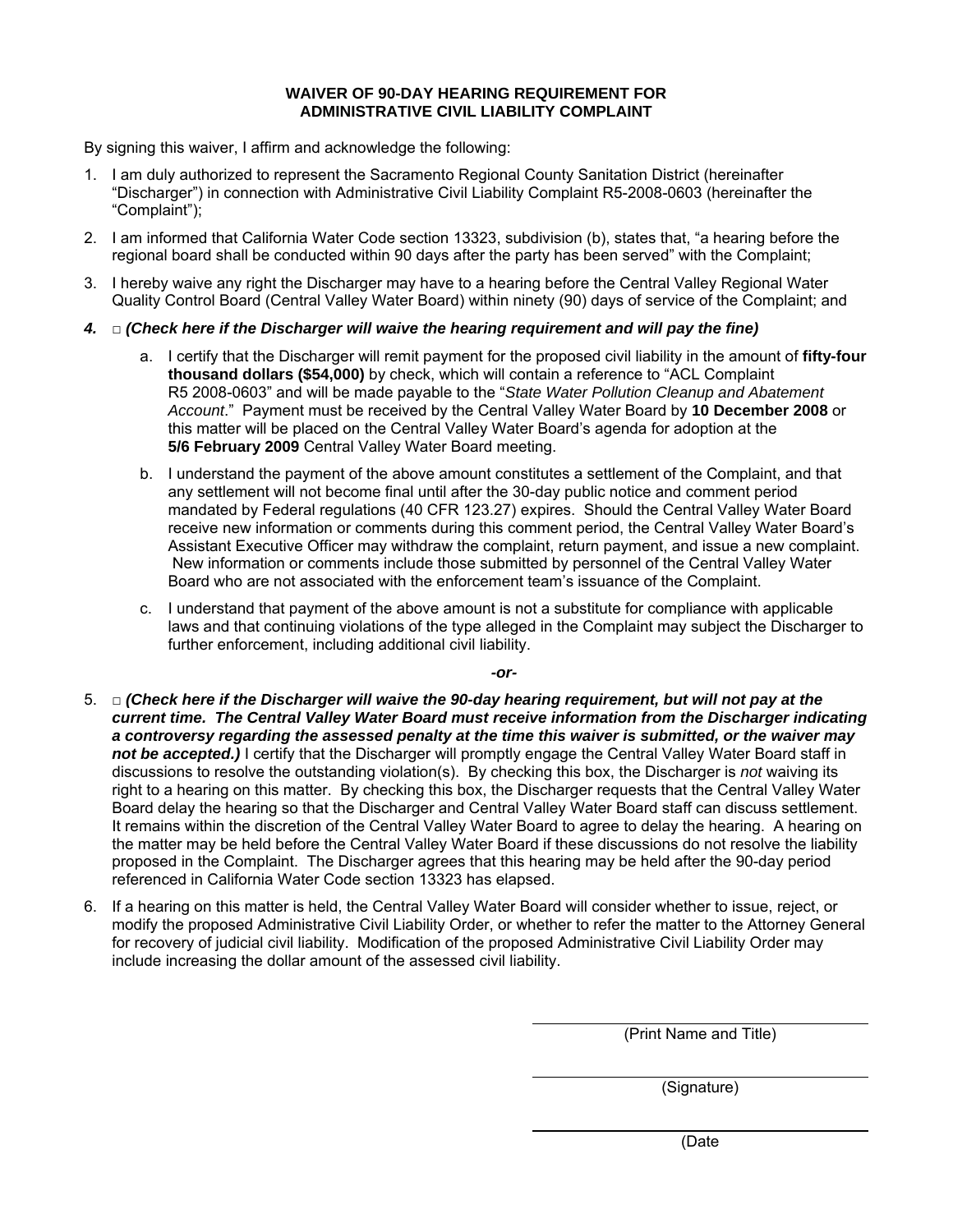#### **ATTACHMENT A ADMINISTRATIVE CIVIL LIABILITY COMPLAINT NO. R5-2008-0603**

#### **Sacramento Regional County Sanitation District Wastewater Treatment Plant**

RECORD OF VIOLATIONS (1 January 2000 – 30 April 2008) MANDATORY PENALTIES (Data reported under Monitoring and Reporting Program No. 5-00-188)

|                | Measure    |                          |                      |       |       |             |                         |
|----------------|------------|--------------------------|----------------------|-------|-------|-------------|-------------------------|
|                | Date       | <b>Violation Type</b>    | Units<br>MPN/100m    | Limit | ₫     | Period Type | Remarks                 |
| 1              | 30-Dec-00  | Coliform                 | L<br>MPN/100m        | 23    | 30    | Weekly      | 3                       |
| $\overline{2}$ | 20-Jan-01  | Coliform                 | L<br>MPN/100m        | 23    | 30    | Weekly      | 3                       |
| 3              | 10-Feb-01  | Coliform                 | L                    | 23    | 24    | Weekly      | 3                       |
| 4              | 26-Feb-01  | <b>Chlorine Residual</b> | mg/L                 | 0.018 | 0.054 | Daily       | $\overline{2}$          |
| 5              | 26-Feb-01  | <b>Chlorine Residual</b> | lbs/day<br>MPN/100m  | 59    | 81    | Daily       | $\overline{2}$          |
| 6              | 21-Apr-01  | Coliform                 | L                    | 23    | 30    | Weekly      | $\overline{\mathbf{4}}$ |
| 7              | 29-Aug-02  | Cyanide                  | µg/L                 | 10.8  | 134   | Daily       | $\overline{2}$          |
| 8              | 29-Aug-02  | Cyanide                  | lbs/day<br>MPN/100m  | 16    | 172   | Daily       | $\overline{2}$          |
| 9              | 22-Sep-02  | Coliform                 | L<br>MPN/100m        | 23    | 30    | Weekly      | 3                       |
| 10             | 5-Oct-02   | Coliform                 | L<br>MPN/100m        | 23    | 80    | Weekly      | $\overline{\mathbf{4}}$ |
| 11             | 10-Nov-02  | Coliform                 | L                    | 23    | 30    | Weekly      | $\overline{4}$          |
| 12             | 15-Nov-02  | pH                       | pH units<br>MPN/100m | 6.0   | 5.9   | 20-min avg. | 4                       |
| 13             | 3-May-03   | Coliform                 | L<br>MPN/100m        | 23    | 30    | Weekly      | 3                       |
| 14             | 7-Jun-03   | Coliform                 | L<br>MPN/100m        | 23    | 27    | Weekly      | 3                       |
| 15             | 22-Aug-03  | Coliform                 | L                    | 23    | 30    | Weekly      | 3                       |
| 16             | 23-May-04  | Settleable Matter        | mL/L                 | 0.5   | 1.5   | Daily       | 1                       |
| 17             | 10-Jun-05  | <b>Chlorine Residual</b> | mg/L                 | 0.018 | 0.07  | Daily       | $\overline{2}$          |
| 18             | 10-Jun-05  | <b>Chlorine Residual</b> | lbs/day              | 27    | 84    | Daily       | $\overline{2}$          |
| 19             | 2-Sep-05   | <b>Chlorine Residual</b> | mg/L                 | 0.018 | 0.047 | Daily       | $\overline{2}$          |
| 20             | $2-Sep-05$ | <b>Chlorine Residual</b> | lbs/day              | 27    | 51    | Daily       | $\overline{2}$          |
| 21             | 5-Sep-05   | <b>Chlorine Residual</b> | mg/L                 | 0.018 | 0.03  | Daily       | $\overline{2}$          |
| 22             | 5-Sep-05   | <b>Chlorine Residual</b> | lbs/day              | 27    | 33    | Daily       | $\overline{2}$          |
| 23             | 30-Sep-05  | <b>Chlorine Residual</b> | mg/L                 | 0.018 | 0.022 | Daily       | $\overline{2}$          |
| 24             | 18-Apr-07  | <b>Chlorine Residual</b> | mg/L<br>MPN/100m     | 0.018 | 0.03  | Daily       | $\overline{2}$          |
| 25             | 30-Jun-07  | Coliform                 | L                    | 23    | 30    | Weekly      | 3                       |
| 26             | 4-Apr-08   | Settleable Matter        | mL/L                 | < 0.1 | 2.5   | Daily       | 1                       |

#### Remarks:

1. Serious Violation: For Group I pollutants that exceed the effluent limitation by 40 percent or more.

2. Serious Violation: For Group II pollutants that exceed the effluent limitation by 20 percent or more.

3. Non-serious violations falls within the first three violations in a six-month period, thus is exempt.

4. Non-serious violation subject to mandatory penalties.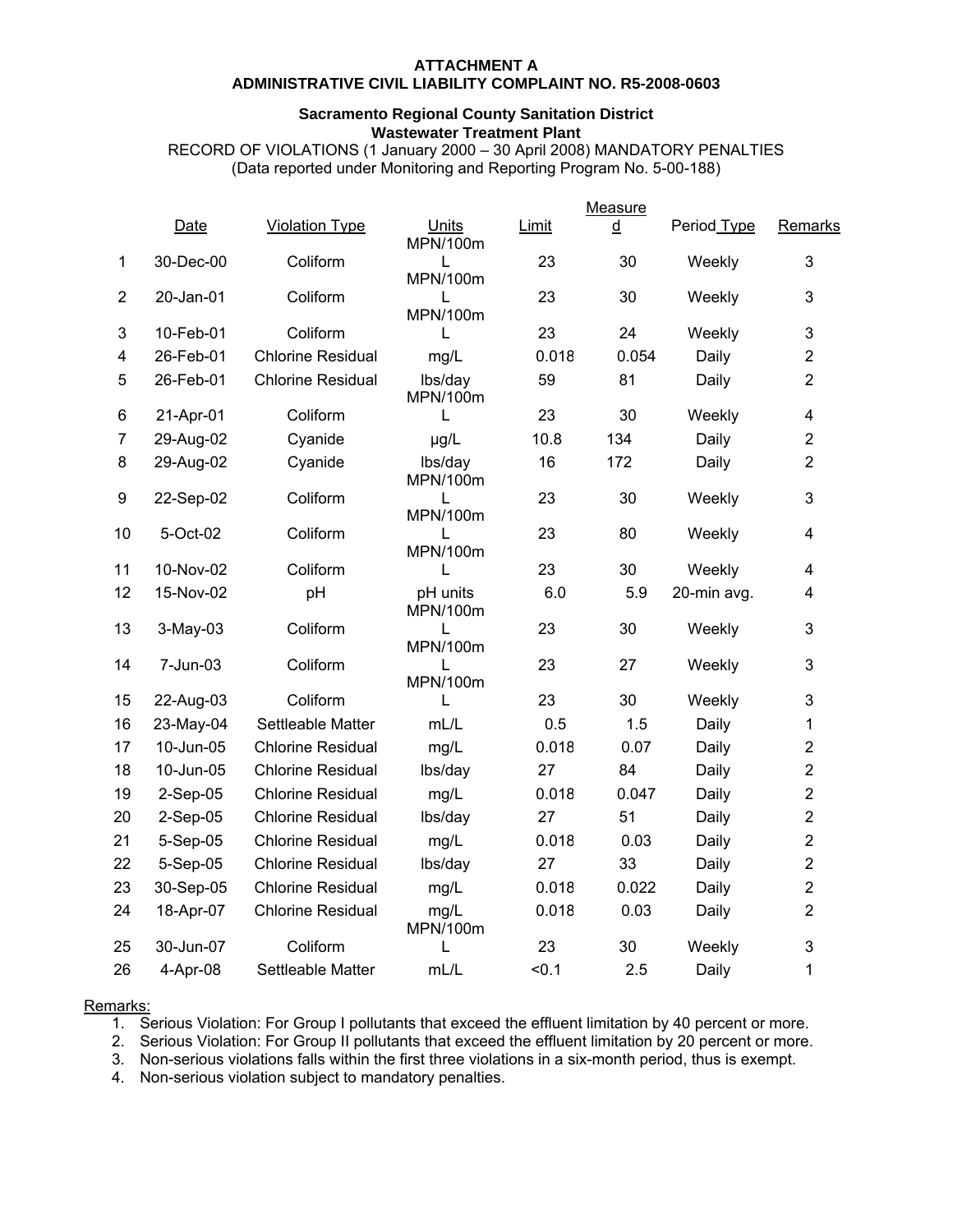| <b>VIOLATIONS AS OF:</b>                | 4/30/2008 |
|-----------------------------------------|-----------|
| <b>Group I Serious Violations:</b>      | 2         |
| <b>Group II Serious Violations:</b>     | 12        |
| Non-Serious Exempt from MPs:            | 8         |
| Non-serious Violations Subject to MPs:  | 4         |
| <b>Total Violations Subject to MPs:</b> | 18        |

**Mandatory Minimum Penalty = (14 Serious Violations + 4 Non-Serious Violations) x \$3,000 = \$54,000**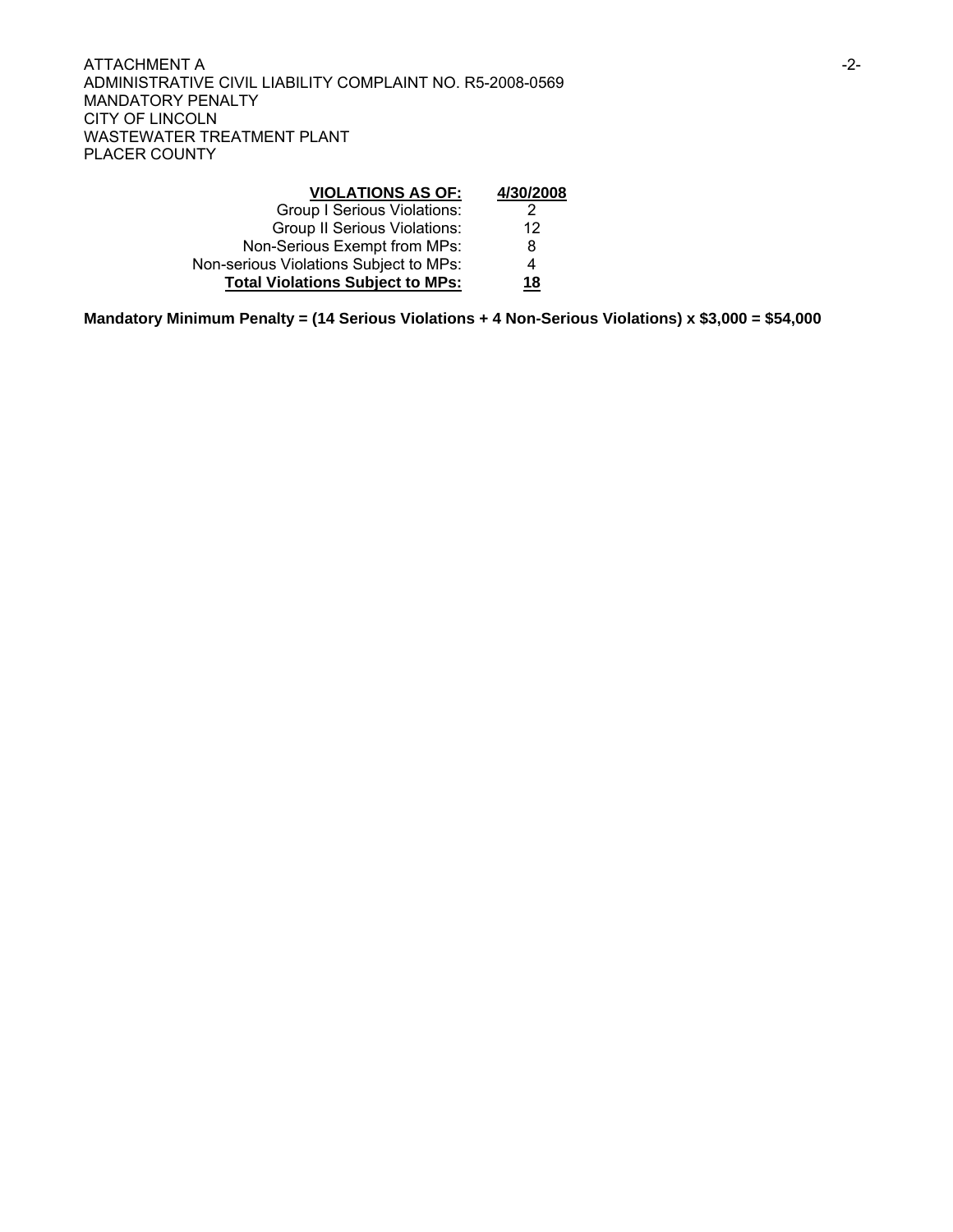

**ATTACHMENT B** 

**California Regional Water Quality Control Board Central Valley Region** 

**Karl E. Longley, ScD, P.E., Chair**



**Arnold Schwarzenegger** *Governor* 

11020 Sun Center Drive #200, Rancho Cordova, California 95670-6114 Phone (916) 464-3291 • FAX (916) 464-4645 http://www.waterboards.ca.gov/centralvalley

**TO:** Patricia Leary, Senior Engineer NPDES Compliance and Enforcement **FROM:** Barry Hilton, WRCE NPDES Compliance and Enforcement

**DATE:** 16 October 2008

SIGNATURE:

**SUBJECT:** SACRAMENTO REGIONAL WASTEWATER TREATMENT PLANT, RESPONSE TO NOV AND ASSESSMENT OF MMPS

On 8 August 2008, Central Valley Water Board staff sent the Sacramento Regional Wastewater Plant (Discharger) a draft Record of Violations (ROV) for the period of 1 January 2000 through 30 April 2008. The Discharger responded by letter dated 8 September 2008. The following discusses the comments and any changes I made to the Record of Violations based on the Discharger's comments.

## **Total Coliform Organisms**

Violations 3, 13. The Discharger provided evidence that the alleged median value was incorrect. I corrected the reported values. These did not change the number of violations subject to MMPs.

## **Cyanide**

New Violations 7, 8. The Discharger provided evidence that it had violated both the concentration and mass limitation for cyanide. I added the violations.

## **Chlorine Residual**

New Violations 17-24. The Discharger provided evidence that it had violated both the concentration and mass limitation for chlorine residual. I added the violations.

### **Settleable Solids**

New Violation 26. The Discharger provided evidence that it had violated the settleable solids daily maximum limitations for settleable solids. I added the violation.

### **Summary**

The total number of Group 1 violations is increased from 1 to 2.

# *California Environmental Protection Agency*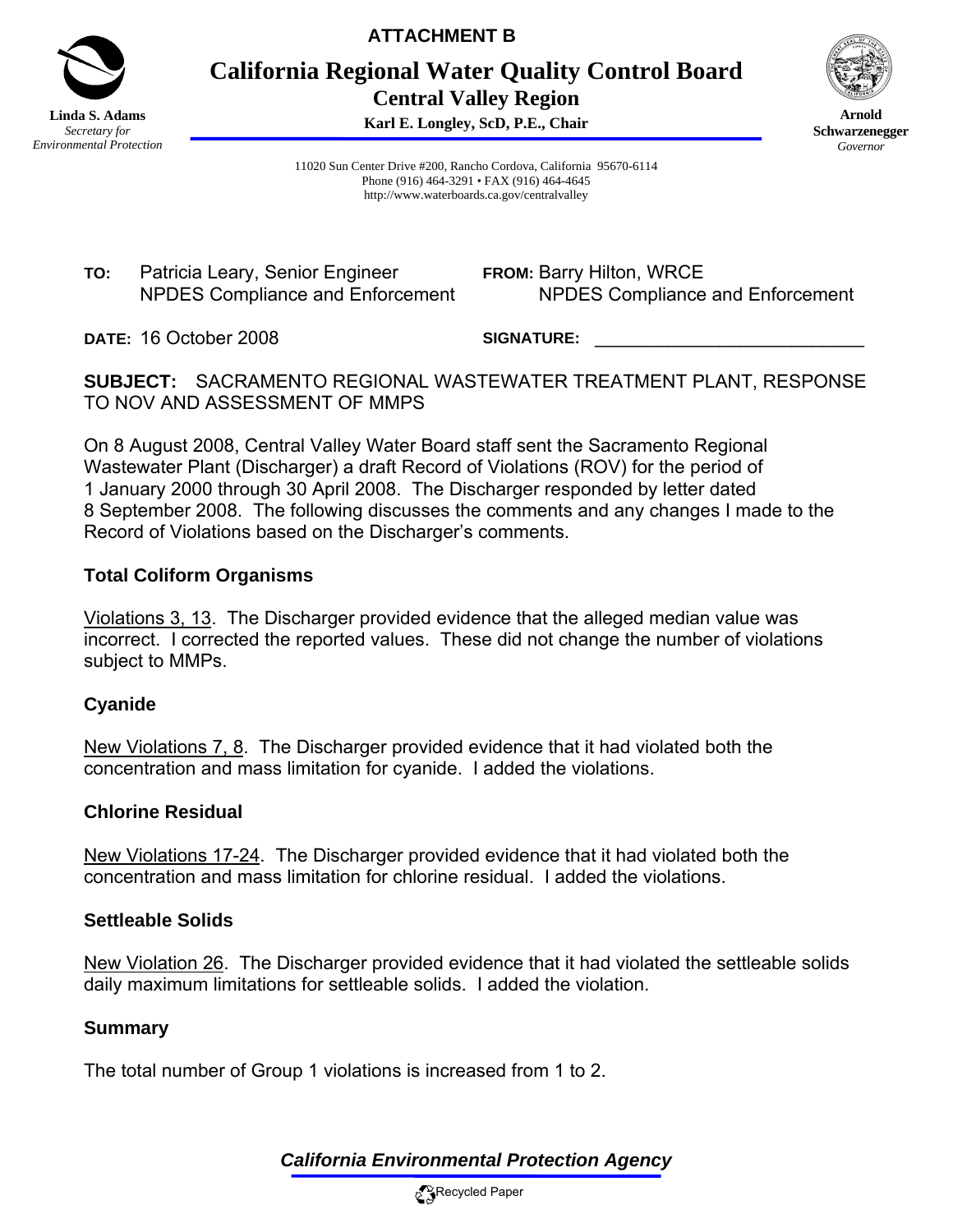The total number of Group 2 violations is increased from 4 to 12.

The total number of non-serious violations is 12; 4 are subject to MMPs.

The total number of violations subject to MMPs is 18.

The ACL is increased to \$54,000.

### **Sacramento Regional County Sanitation District Wastewater Treatment Plant**

RECORD OF VIOLATIONS (1 January 2000 – 30 April 2008) MANDATORY PENALTIES (Data reported under Monitoring and Reporting Program Nos. R5-2000-0188)

|                |            |                          |                      |       | Measure |             |                             |
|----------------|------------|--------------------------|----------------------|-------|---------|-------------|-----------------------------|
|                | Date       | <b>Violation Type</b>    | Units<br>MPN/100m    | Limit | d       | Period Type | Remarks                     |
| $\mathbf{1}$   | 30-Dec-00  | Coliform                 | L<br>MPN/100m        | 23    | 30      | Weekly      | 3                           |
| $\overline{2}$ | 20-Jan-01  | Coliform                 | L<br>MPN/100m        | 23    | 30      | Weekly      | 3                           |
| 3              | 10-Feb-01  | Coliform                 | L                    | 23    | 2434    | Weekly      | 3                           |
| 4              | 26-Feb-01  | <b>Chlorine Residual</b> | mg/L                 | 0.018 | 0.054   | Daily       | $\overline{2}$              |
| 5              | 26-Feb-01  | <b>Chlorine Residual</b> | lbs/day<br>MPN/100m  | 59    | 81      | Daily       | $\overline{2}$              |
| 6              | 21-Apr-01  | Coliform                 | L                    | 23    | 30      | Weekly      | 4                           |
|                | 29-Aug-02  | Cyanide                  | ug/L                 | 10.8  | 134     | Daily       | $\overline{2}$              |
|                | 29-Aug-02  | Cyanide                  | lbs/day<br>MPN/100m  | 16    | 172     | Daily       | $\overline{2}$              |
| $\overline{7}$ | 22-Sep-02  | Coliform                 | L<br>MPN/100m        | 23    | 30      | Weekly      | 3                           |
| 8              | 5-Oct-02   | Coliform                 | L<br>MPN/100m        | 23    | 80      | Weekly      | 43                          |
| 9              | 10-Nov-02  | Coliform                 | L                    | 23    | 30      | Weekly      | 43                          |
| 10             | 15-Nov-02  | pH                       | pH units<br>MPN/100m | 6.0   | 5.9     | 20-min avg. | 4                           |
| 11             | 3-May-03   | Coliform                 | L<br>MPN/100m        | 23    | 30      | Weekly      | 3                           |
| 12             | 7-Jun-03   | Coliform                 | L<br>MPN/100m        | 23    | 27      | Weekly      | 3                           |
| 13             | 22-Aug-03  | Coliform                 | L                    | 23    | 3027    | Weekly      | 3                           |
| 14             | 23-May-04  | Settleable Matter        | mL/L                 | 0.5   | 1.5     | Daily       | 1                           |
| 15             | 10-Jun-05  | <b>Chlorine Residual</b> | mg/L                 | 0.018 | 0.07    | Daily       | $\overline{2}$              |
| 16             | 10-Jun-05  | <b>Chlorine Residual</b> | lbs/day              | 27    | 84      | Daily       | $\overline{2}$              |
|                | 2-Sep-05   | <b>Chlorine Residual</b> | mg/L                 | 0.018 | 0.047   | Daily       | $\overline{2}$              |
|                | $2-Sep-05$ | <b>Chlorine Residual</b> | lbs/day              | 27    | 51      | Daily       |                             |
|                | $5-Sep-05$ | <b>Chlorine Residual</b> | mg/L                 | 0.018 | 0.03    | Daily       |                             |
|                | $5-Sep-05$ | <b>Chlorine Residual</b> | lbs/day              | 27    | 33      | Daily       |                             |
|                | 30-Sep-05  | <b>Chlorine Residual</b> | mg/L                 | 0.018 | 0.022   | Daily       | $\frac{2}{2}$ $\frac{2}{2}$ |
|                | 18-Apr-07  | <b>Chlorine Residual</b> | mg/L                 | 0.018 | 0.03    | Daily       |                             |